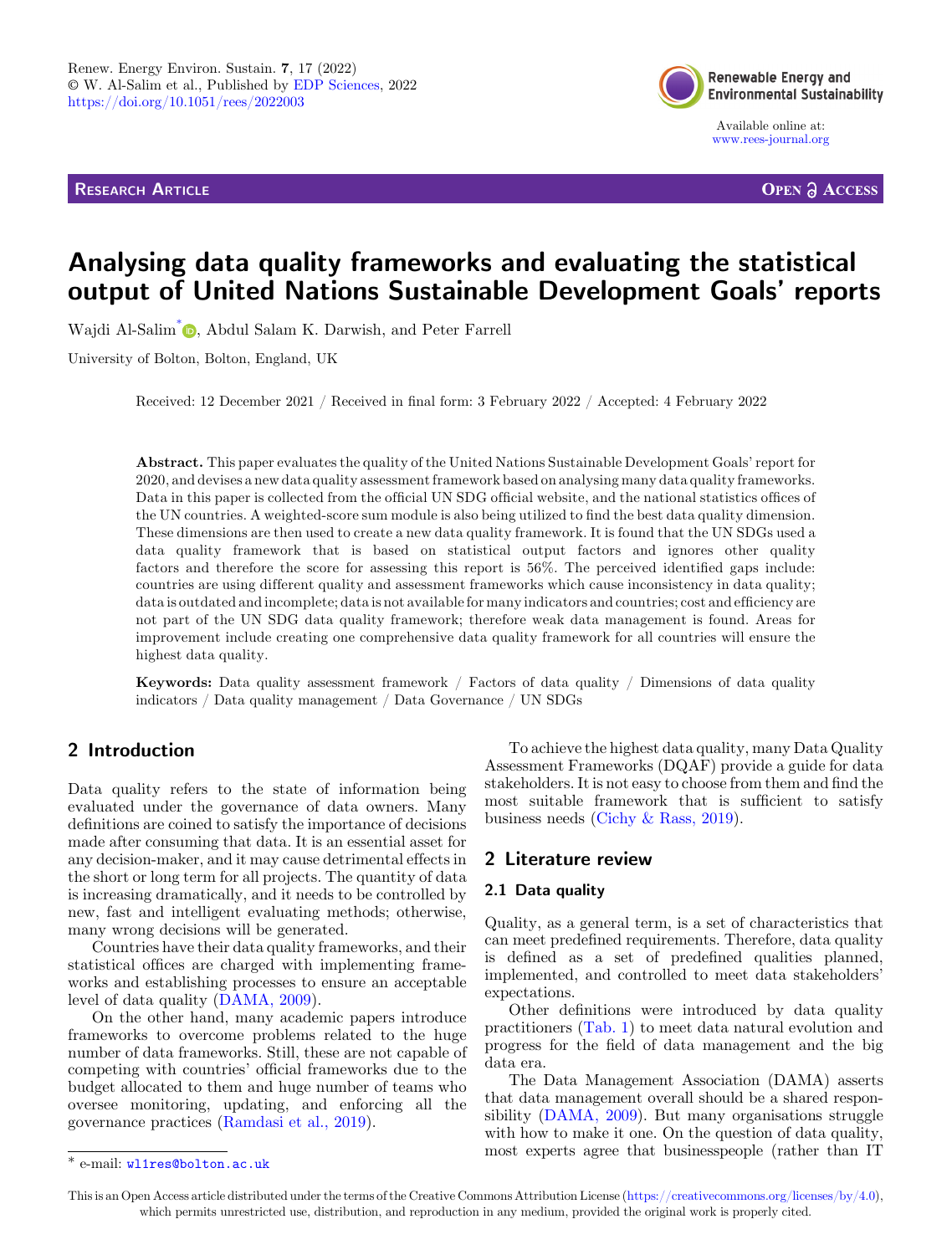<span id="page-1-0"></span>Table 1. A chronicle order for data quality definitions.

| Code           | Data Quality Definition                                                                                                                                                                                                                                                                                                                       | References                |
|----------------|-----------------------------------------------------------------------------------------------------------------------------------------------------------------------------------------------------------------------------------------------------------------------------------------------------------------------------------------------|---------------------------|
| 1              | "Data quality is accomplished when a business uses<br>data that is at a minimum, complete, relevant, and<br>timely. Determination of quality is dynamic, as a<br>certain level of excellence is not universal, not<br>absolute, and not a constant but is assessed to a<br>relative degree. The same applies in the case of data<br>quality". | (Mahanti, 2019)           |
| $\overline{2}$ | Data quality $(DQ)$ is "the planning, implementation,<br>and control of activities that apply quality<br>management techniques to data, to assure it is fit for<br>consumption and meets the needs of data consumers".                                                                                                                        | (DAMA, 2009)              |
| 3              | "sAbout whether data meets implicit or explicit<br>expectations of people who will use the data."                                                                                                                                                                                                                                             | (Sebastian-Coleman, 2013) |
| 4              | "Fitness for use"                                                                                                                                                                                                                                                                                                                             | (Wang $\&$ Strong, 1996)  |

people) need to define what constitutes high-quality data. This idea is often phrased in terms of ownership, as in "the business should own the data". However, business people need the right guidance to improve data quality inside the systems where data is stored. IT staff are responsible for those systems. Information systems and the data they contain are integral to running today's organisations. IT exists because organisations require technology to operate. IT needs to see itself in closer relation to the business processes it supports. This relation includes having a better understanding of data content to ensure a higher level of data quality. It is essential to consider that data quality is multidimensional because of its wide variety of data stakeholders like data consumers, data producers, data providers, and data custodians (Fü[rber, 2016](#page-11-0)).

Measuring data quality is related to measuring its multi-dimensions and indicators. They must be calculated to represent a reliable reflection of the collected data. However, they may introduce a problem for all data-driven countries or organisations.

#### 2.2 Data quality dimensions

According to [Mahanti \(2019\)](#page-11-0), data quality dimensions are measures or benchmarks to analyse data quality for a dataset, and this process includes understanding every aspect within the dataset like dataset size, data types, and default values. These measurements have to be categorised according to different data measurements. For example, measuring the validity dimension refers to whether data values are consistent with a defined domain of values (Plotkin, 2014). It is also essential to align and measure data quality dimensions with business processes, and these measures are the data values that are ruled by the system to be validated (Loshin, 2009).

The term dimension is used to highlight data features that can be measured and through which data quality may be described and quantified as mentioned in the topic of data quality. Data quality dimensions are quite abstract as a high-level category. Dimensions like completeness,

validity, timeliness, consistency, and integrity are among the DQAF's dimensions. Dimensions of data quality are crucial to understanding how data quality is measured [\(Sebastian-Coleman, 2013](#page-11-0)).

According to [Loshin \(2001\)](#page-11-0), associate thresholds with data quality requirements and the measurements that show those requirements are met. Specific metrics can have a threshold if they measure an aspect of data to which a threshold applies—for example, the level of defaulted records. In many cases, especially for consistency measurement types, they measure a set of values, each of which is associated with a percentage of records, so there is no threshold for the overall set. There is instead an expectation of consistency.

These dimensions are well researched andinvestigated by three researchers [\(Loshin, 2009;](#page-11-0) [Loshin, 2011;](#page-11-0) [Sebastian-](#page-11-0)[Coleman, 2013\)](#page-11-0). Several countries decided to include some of these dimensions in their DQF based on their understanding, needs, and feedback from NSOs. It is essential to notice that many DQFs are not following or using the exact quality dimensions or the same definitions all the time. According to [Nederpelt and Black \(2020\)](#page-11-0), there are currently 60 quality dimensions, but the literature survey for this study discovered that many countries are using less than twelve dimensions only (see [Tab. 2](#page-2-0)).

## 3 Material and methods

#### 3.1 Study design and procedure

A mixed approach research study is implemented for evaluating the data quality for the 2020 UN SDG report. Therefore, a case study was developed to focus on identifying what, where, when and how data quality problems occur in UN SDG reports.

Datawere acquisitioned from official sources.For example, the online database for United Nations Sustainable Development Goals (UN SDGs) Report 2020, and the National Statistics Offices (NSOs); this was deemed a very effective and efficient data collection process [\(Sarkar, et al., 2018](#page-11-0)).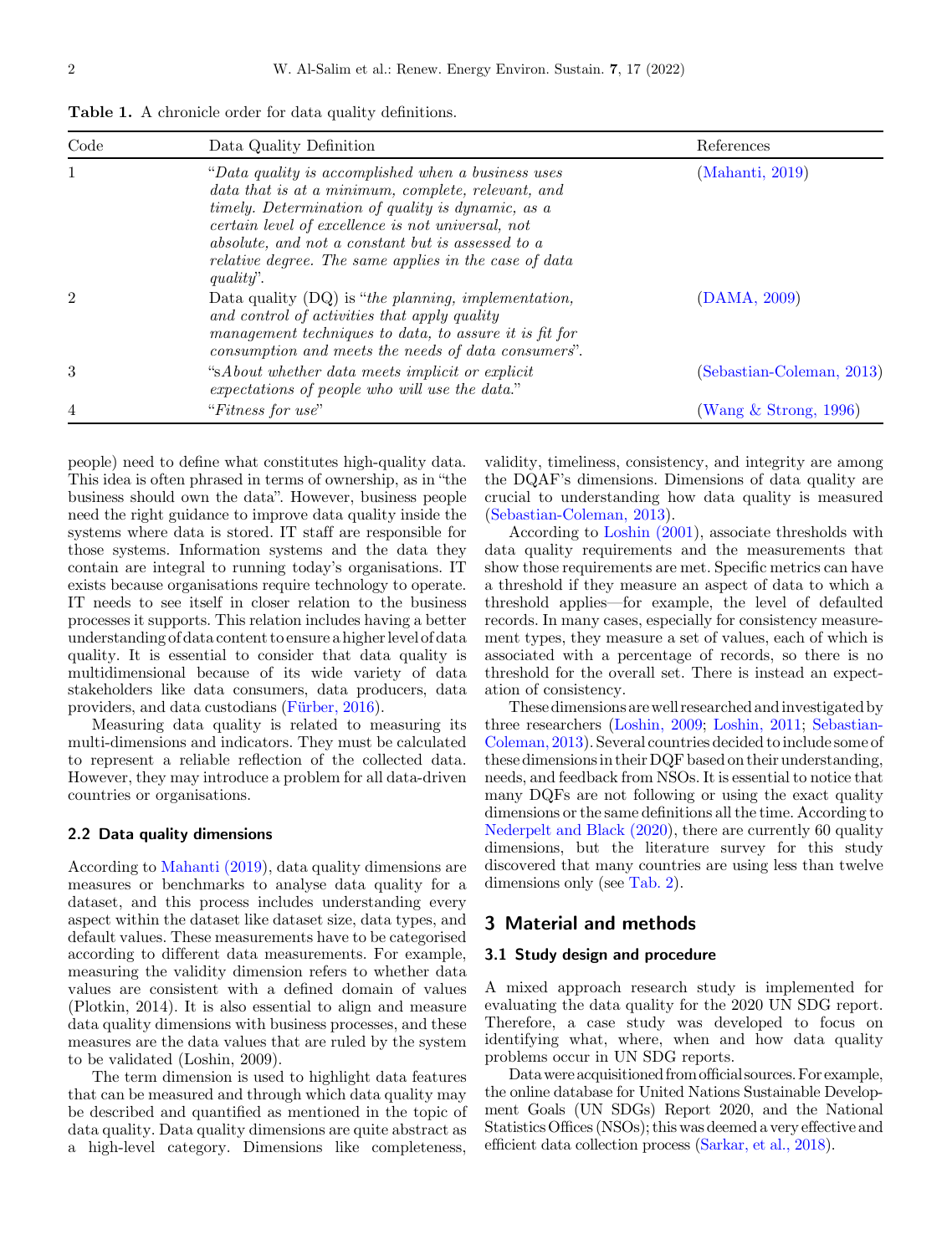| Code         | Quality dimension       | Literature sources                                                          | Data quality frameworks<br>sources                                                                                                                         | Definition                                                                                                                                                                                                     |
|--------------|-------------------------|-----------------------------------------------------------------------------|------------------------------------------------------------------------------------------------------------------------------------------------------------|----------------------------------------------------------------------------------------------------------------------------------------------------------------------------------------------------------------|
| $\mathbf{1}$ | Accuracy                | (Loshin, 2011),                                                             | (Stats NZ, 2017),<br>(European Statistical<br>System, 2019),<br>(Government Data<br>Quality Hub, 2020),                                                    | "The closeness of estimates to<br>the exact or true values that<br>the statistics were intended to<br>measure". (Government Data<br>Quality Hub, 2020),                                                        |
| $\,2$        | Timeliness              | (Sebastian-Coleman,<br>2013),                                               | 2018 Census data quality<br>management strategy<br>(Stats NZ, 2017),<br>(European Statistical<br>System, 2019),<br>(Government Data<br>Quality Hub, 2020), | "The length of time between"<br>the end of a reference period<br>$(or\ date)\ and\ the$<br>dissemination of the<br>statistics". (Government Data<br>Quality Hub, 2020).                                        |
| $\,3$        | Completeness            | (Loshin, 2011),<br>(Sebastian-Coleman,<br>2013),                            | (Government Data<br>Quality Hub, 2020),                                                                                                                    | "Conceptually, completeness<br><i>implies having all the</i><br>necessary or appropriate<br>parts; being entire, finished,<br>total". (Sebastian-Coleman,<br>$2013$ ).                                         |
| 4            | Validation              | (Sebastian-Coleman,<br>2013),                                               | (Government Data)<br>Quality Hub, 2020),                                                                                                                   | "Validity is the degree to<br>which data conform to a set<br>of business rules, sometimes<br>expressed as a standard or<br>represented within a defined<br>data domain". (Sebastian-<br>Coleman, 2013).        |
| 5            | Constanty/<br>Coherence | (Loshin, 2009),<br>(Loshin, 2011),<br>(Sebastian-Coleman,<br>2013),         | 2018 Census data quality<br>management strategy<br>(Stats NZ, 2017),<br>(European Statistical<br>System, 2019),<br>(Government Data<br>Quality Hub, 2020), | "The ability to reliably<br>combine statistics and<br>datasets in different ways and<br>for various uses. Consistency<br>is often used as a synonym<br>for coherence." (Government<br>Data Quality Hub, 2020). |
| 6            | Relevancy               | (Black & Nederpelt,<br>$2020a$ ).                                           | 2018 Census data quality<br>management strategy<br>(Stats NZ, 2017),<br>(European Statistical<br>System, 2019).                                            | "The degree to which the<br>composition of datasets meets<br>the needs of the data<br>consumer". (Black $\&$<br>Nederpelt, 2020a).                                                                             |
| 7            | Accessibility           | (Mahanti, 2019)                                                             | 2018 Census data quality<br>management strategy<br>$(Stats \ NZ, 2017),$<br>(European Statistical<br>System, 2019).                                        | "The ease and conditions with<br>which statistical information<br>can be obtained".<br>(Government Data Quality)<br>Hub, 2020).                                                                                |
| $8\,$        | Currency                | $(Loshin, 2009)$ , $(Loshin,$<br>2011,<br>(Black & Nederpelt,<br>$2020a$ ). |                                                                                                                                                            | "The degree to which data<br>values are up to date". (Black<br>$&$ Nederpelt, 2020a).                                                                                                                          |
| 9            | Uniqueness              | (Loshin, 2009),                                                             | The Government Data<br>Quality Framework<br>(Government Data<br>Quality Hub, 2020).                                                                        | "The degree to which objects"<br>(of the real world) occur only<br>once as a record in a data<br>file". (Black & Nederpelt,<br>2020a                                                                           |

[2020a](#page-11-0)).

<span id="page-2-0"></span>Table 2. Content and cross-tabulation analysis for the most frequent data quality dimensions and their related DQFs, collated from literature and NSOs. (Created by the author).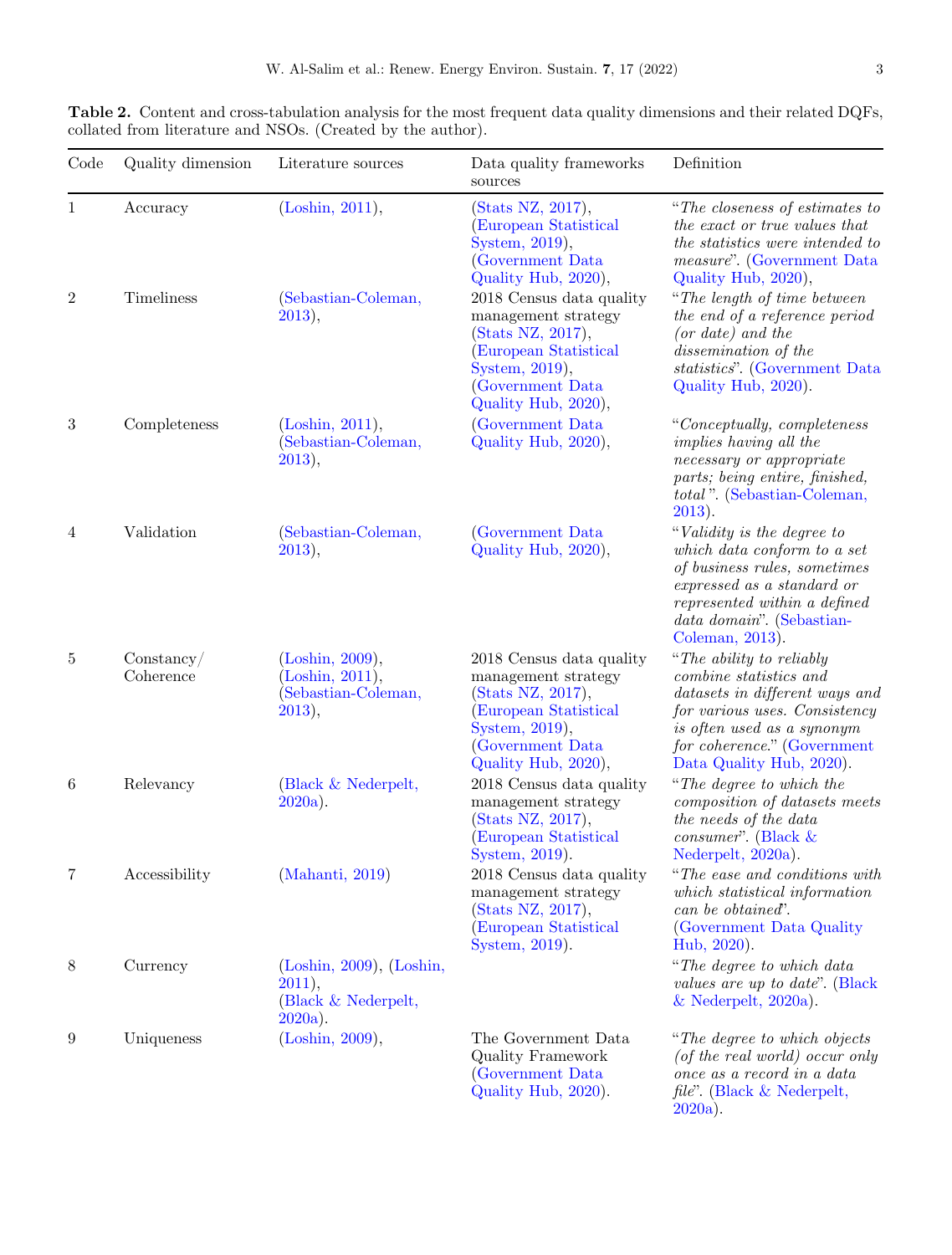| Code | Quality dimension | Literature sources                                                    | Data quality frameworks<br>sources                                                   | Definition                                                                                                                                                                                             |
|------|-------------------|-----------------------------------------------------------------------|--------------------------------------------------------------------------------------|--------------------------------------------------------------------------------------------------------------------------------------------------------------------------------------------------------|
| 10   | Reasonableness    | (Loshin, 2011),<br>(Sebastian-Coleman,<br>$2013$ ,                    |                                                                                      | "The degree to which a data"<br>pattern meets expectations".<br>(Black $& \text{Nederpelt}, 2020a$ ).                                                                                                  |
| 11   | Integrity         | (Sebastian-Coleman,<br>$2013$ ),<br>(Black & Nederpelt,<br>$2020a$ ). | (Federal Committee on<br>Statistical Methodology,<br>$2020$ ).                       | "The degree of absence of<br>data value loss or corruption".<br>(Black $& \text{Nederpelt}, 2020a$ ).                                                                                                  |
| 12   | Reliability       | (Black & Nederpelt,<br>$2020a$ ).                                     | The Government Data<br>Quality Framework<br>(Government Data)<br>Quality Hub, 2020). | "The closeness of the initially"<br>estimated value(s) to the<br>$subsequent$ estimated value(s)<br><i>if preliminary figures are</i><br><i>disseminated</i> . (Government<br>Data Quality Hub, 2020), |

The case study measured the twelve data quality dimensions of accuracy, timeliness, completeness etc., as detailed in [Table 2](#page-2-0) to evaluate UN SDG reports and quality management. For this, the research questions included "What is the data quality dimension used for by UN SDG data quality framework?" "What are the new factors to include in the new DQAF to improve the data quality?" and "What is the score for evaluating the UN SDG raw data quality?".

Twelve data quality frameworks were examined using a simple random sampling method for the top-rated countries and according to the Data Quality Index report for 2018 (Data Quality Index, 2018). These frameworks represented different data quality levels of the nations (see [Tab. 3\)](#page-4-0). Eligible DQFs were selected from the countries listed under the 2020 UN SDG report. The inclusion criteria were countries missing proper DQFs, including data collection or entry, analysis, data audit, or data use.

The data collection instrument was used to collect the data from the government's National Statistics Offices to ensure validity and reliability. Meanwhile, countries with high UN SDG scores were selected to evaluate the UN SDG data quality, while other ranked countries were chosen to check if they have DQFs or not.

Many countries used DQAFs to evaluate the data quality before submitting the final reports to the UN SD. Therefore, Multiple Criteria Decision Analysis (MCDA) as a subdiscipline of operations research ([Köksalan et al., 2011](#page-11-0)) will be used to evaluate multiple DQFs and their quality dimensions to reduce the risk of choosing less important data quality dimensions and reach the best decisions.

According to [Fishburn \(1967](#page-11-0)), the weighted sum model (WSM) as one of the MCDA methods is best used for evaluating all the highly ranked DQFs according to the 2020 UN SDG report and will help reduce the number of data quality dimensions.

Assuming that an MCDA problem is described by  $m$ alternative dimensions and n dimensions' decision criteria with the value of 0 or 1. Also, suppose that all criteria are benefit criteria, meaning that the higher the weight value, the better. Assume that  $w_j$  signifies the relative criterion weight of importance  $C_i$ , and that  $d_{ij}$  is the performance

value of alternative  $A_i$  when compared to criterion  $C_i$ . The overall (i.e., when all criteria are taken into account at the same time) relevance of alternative  $D_i$ , designated as  $D_i^{WSM-score}$  is then calculated by equation (1), initially introduced by [Fishburn \(1967](#page-11-0)):

$$
D_i^{WSMscore} = \sum_{i=1}^n w_j d_{ij} \text{for } i = 1, 2, 3, m. \quad (1)
$$

The design of the new DQF [\(Fig. 1](#page-4-0)) is equipped with a database of all the known DQFs, quality dimensions, data quality indicators and controlled by an artificial intelligence (AI) engine. The AI engine under this framework can discover new DQFs and data quality dimensions by utilising any new AI technologies like machine learning and data mining. This engine will give the framework the ability to be more dynamic towards any future changes or challenges.

To avoid choosing unrealistic dimensions that lead to low-level evaluation reports, this study has investigated other DQFs and looked at their desirable dimensions to find common ground between all of these frameworks and reach a sound judgment.

A list of most used data quality dimensions, and we assigned a weight for each dimension according to the level of its utilisation with other DQFs. These weights are then used to create a list of ordered dimensions used later to evaluate the UN SDG data.

#### 3.2 Data analysis

All the NSOs were investigated to find if they have a DQF or not. All the DQFs in this paper were downloaded directly from the official NSO website to ensure their validity before analysing the data. After analysing all the DQFs, a new DQAF was created to evaluate the 2020 UN SDG report data. Data analysis was conducted in four steps thus:

Step 1. Each DQF was analysed to find the data quality dimensions and used to build a database for these frameworks. As this step was conducted manually, a potential error was addressed by repeating this step three times.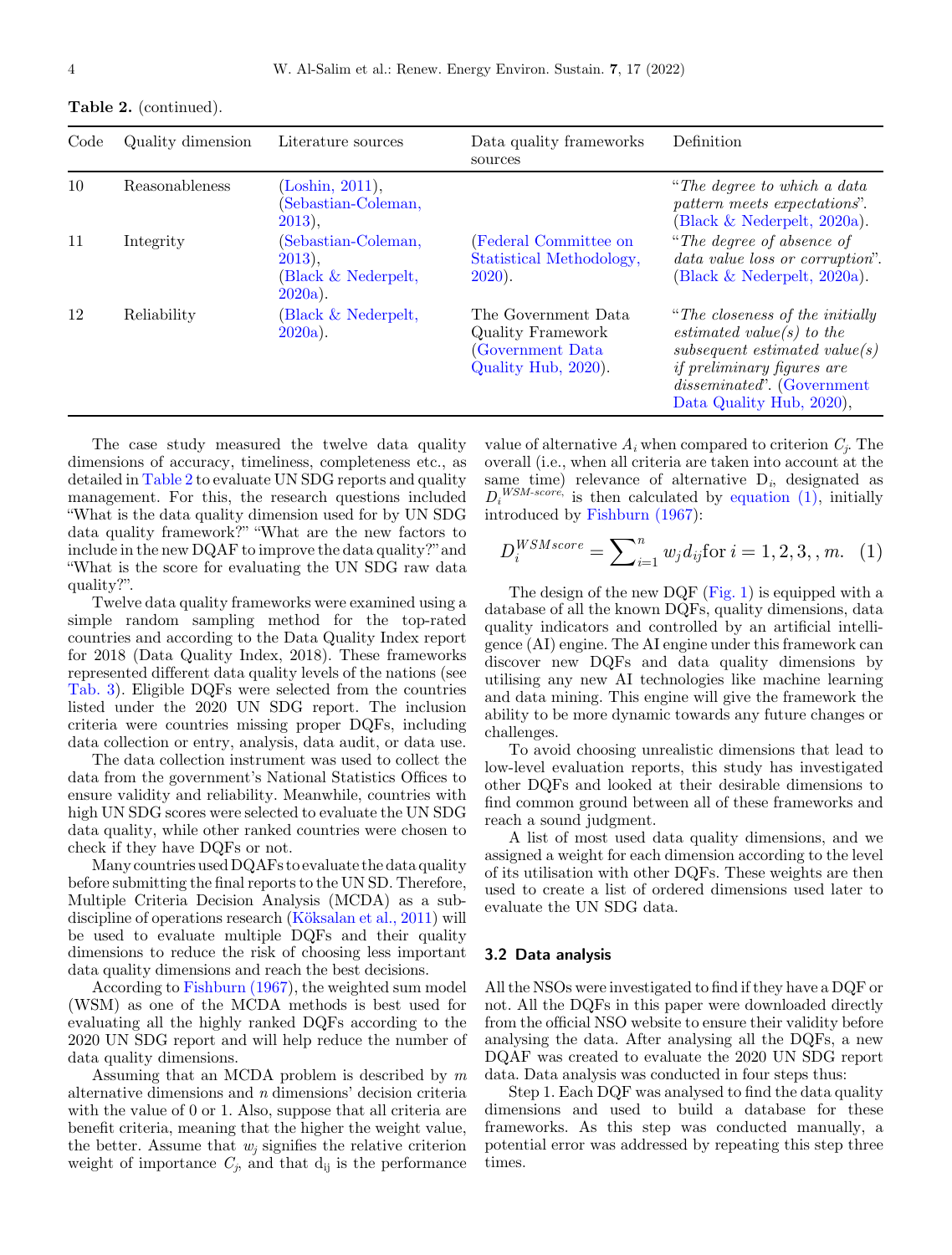| DQF Country<br>Criteria $(C_i)$ | Country | Name of Data Quality Framework                                                                            | DQF References                                                          |
|---------------------------------|---------|-----------------------------------------------------------------------------------------------------------|-------------------------------------------------------------------------|
| ΝZ<br>C1                        |         | 2018 Census Data Quality Management<br>Strategy.                                                          | 2018 Census data quality<br>management strategy (Stats NZ,<br>$2017$ ). |
| EU<br>C2                        |         | Quality Assurance Framework of the<br>European Statistical System.                                        | (European Statistical System,<br>$2019$ ).                              |
| CA<br>C <sub>3</sub>            |         | Statistics Canada's Quality Assurance<br>Framework.                                                       | (Statistics Canada, 2017).                                              |
| <b>US</b><br>C <sub>4</sub>     |         | A Framework for Data Quality.                                                                             | (Federal Committee on<br>Statistical Methodology, 2020).                |
| UK<br>C <sub>5</sub>            |         | The Government Data Quality Framework.                                                                    | (Government Data Quality Hub,<br><b>2020</b> )                          |
| <b>UN</b><br>C <sub>6</sub>     |         | United Nations National Quality Assurance<br>Frameworks Manual for Official Statistics.                   | (United Nations, 2019).                                                 |
| N <sub>O</sub><br>C7            |         | Quality work in Statistics Norway.                                                                        | (Quality work in Statistics)<br>Norway, 2017).                          |
| AE<br>C8                        |         | National Framework of Statistical Data<br>Quality (NFSDQ).                                                | (NFSDQ, 2018).                                                          |
| IN<br>C9                        |         | Knowing and Understanding BPS<br>"Statistical Quality Assurance Framework"<br>$(BPS \text{ Stat} - QAF).$ | (BPS Stat, 2017).                                                       |

<span id="page-4-0"></span>Table 3. Overview of data quality frameworks collected from the NSOs for top-scored countries according to the 2020 UN SDG report.



Fig. 1. The suggested data quality framework for improving data quality.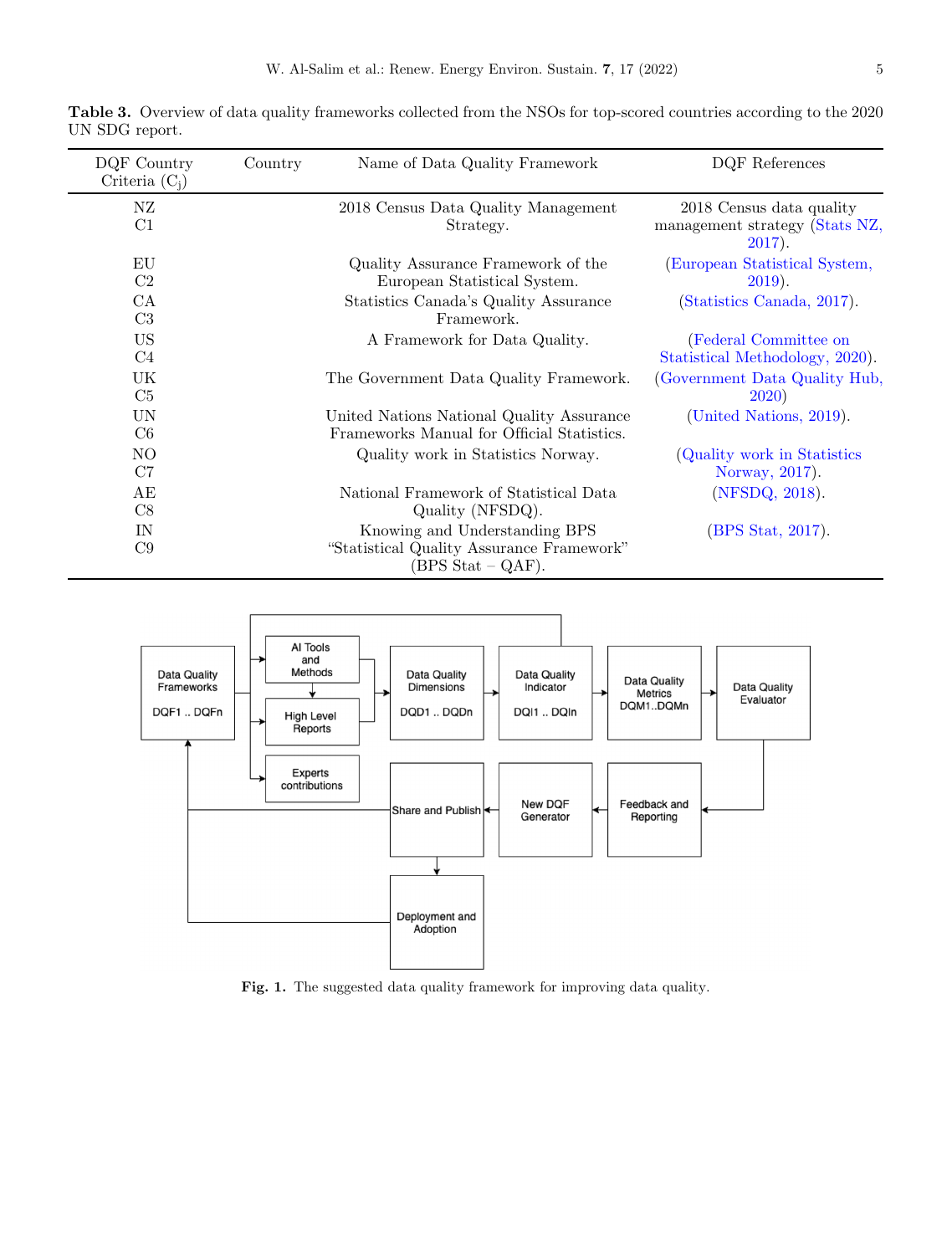Step 2. Creating a weighted sum model for all the DQDs. Every dimension was weighted according to its existence in other DQFs. The WSM method helped develop a new DQF, which has all the agreed-on dimensions and the desired acceptance level.

Step 3. UN SDG reports analysis. The 2020 UN SDG report data were evaluated according to the dimensions and weights concluded from this study. Each dimension was evaluated according to a citation from an authoritative publication or statistical metric.

Step 4. The analysis results were compared to the Data Quality index to ensure accuracy and of content analysis. Guided by the DQF, the suggested quality factors served as improvement strategies to fill in the gaps for quality improvement.

### 4 Results

#### 4.1 Quality of the UN SDG DQF

After calculating the WSM to generate all the dimensions' weightslisted under the nine data quality frameworks, twelve dimensions were only confirmed, due to their high weights. Four dimensions (Accuracy, Timeliness, Relevancy and Accessibility) scored 51.42% of the total amount of weights.

Accuracy/reliability, timeliness/punctuality, accessibility /clarity and consistency/coherence/comparability) were the first dimensions which are selected due to their high weighted score of 15% and their most common existence in every single DQF (see [Tab. 4\)](#page-6-0). Also can be seen that the accessibility/clarity dimension scored 14.29% and was common in every DQF but the UKDQF.

The proportion of dimensions confirmed for statistical factors was found very high at 79%; with the other factors, the proportions were  $8\%$  (6/80) for interpretability and metadata management while  $3\%$  (2/80) for integrity,  $1\%$  (1/ 80) was calculated for completeness, validity, uniqueness, reliance, trustworthiness, granularity, cost and efficiency.

Lastly, and according to the weighted sum calculations, UN DQF scored 85%, the second-highest score after the Australian and Indonesian DQFs at 92.5%. Surprisingly, UK DQF scored only 65% but above 90% under the data quality index.

The WSM calculations results shown in [Figure 2](#page-7-0) indicate that accuracy, timeliness, and relevancy are the most important dimensions with 15% weight of importance. This was followed by less essential dimensions like accessibility, comparability consistency, interpretability, integrity and institutional environment with a weighted score ranged between 13% to 2%.

On the other side, seven dimensions like completeness, validity, uniqueness, reliance, trustworthiness, granularity, and efficiency seem less important than different dimensions with a weighted score of 1%.

## 4.2 Quality of the 2020 UN SDG report data

Of the 16 quality dimensions, only 12 (75%) dimensions were selected to evaluate the raw data quality. Of these, six dimensions are considered statistical factors.

The (SDR2020RawData.csv) was analysed for 12 data quality dimensions under different weights, and it was found that the total score is 56%.

The proportion of statistical factors was low at 43%; whereas with other dimensions the proportion were 7% for interpretability and data management, 2% for integrity, less than or equal to  $1\%$  for completeness, validity, user needs, trade-offs, uniqueness and granularity.

Data analysis reveals that the missing data were 51.25%. Data imputation methods were used to cover 49.78% of missing indicators, 4.3% for 2020 reference data, 48.69% for the data collected before 2018 28.69% for the SDG indicators with no data.

Another major data quality problem is related to the number of years covered in these reports;. In contrast, the report should include recent data; the study analysis indicates that a very large proportion, 48.69% is outdated and older than 3 years (see [Fig. 3](#page-7-0)).

## 4.3 Perceived gaps in the 2020 UN SDG report and proposed improvement strategies to address these gaps

The gaps analysis and literature survey for the UN SDG report shows low-quality data (see [Tab. 5](#page-8-0)), and to fill these gaps, a new DQF is introduced to handle these data quality gaps.

The gaps declared in the 2020 UN SDG report indicates many data quality issues included:

- Data are not complete for many countries.
- Very long time to process data by the official NSOs.
- Insufficient amount of data from many low-income countries.
- Use of traditional data analysis methods.
- Outdated data may cause inaccurate insights or decisions.
- Data is collected from different sources with different DQFs.

Data quality improvement strategies concluded from the literature survey and gap analysis (see [Tab. 5\)](#page-8-0) include:

- The need for a new standard, smart and dynamic DQF. – Improved data collection times and reduced data
- collection processes from NSOs to a lower crowdsource level.
- Adding more DQ dimensions that are able to handle "Big Data".

## 5 Discussion

Data sources are essential for leaders to make the right decisions, and inefficiencies may cause delays to obtain accurate information, which is often the case for many NSOs, and other authoritative organisations or academic papers. This study evaluated the quality of UN SDG report data. Through a literature survey about data quality frameworks from national statistics offices and academic papers, the article confirmed with evidence the low data quality for the 2020 UN SDG report at 85%. The findings of this paper identified the data quality dimensions that cause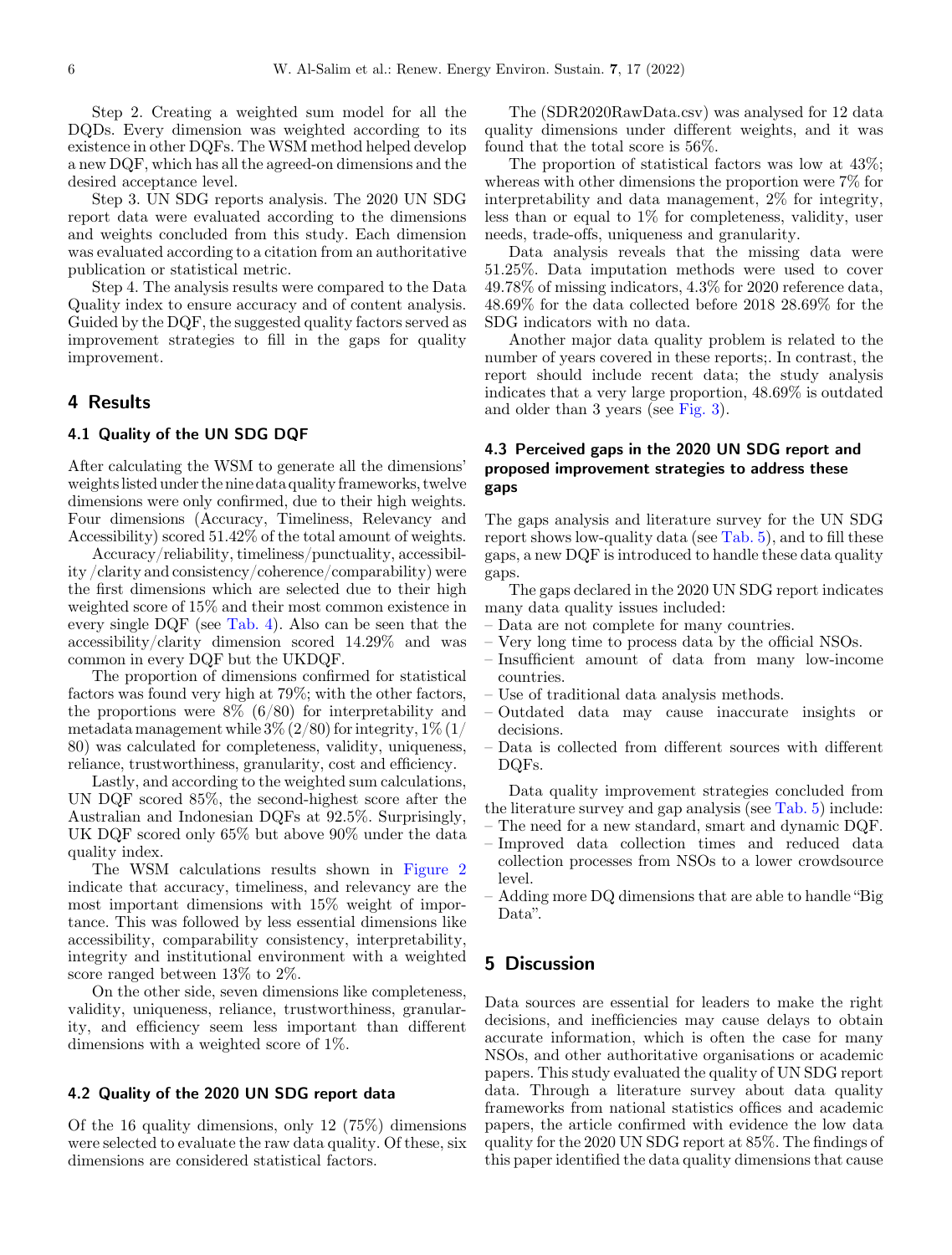<span id="page-6-0"></span>

|                 | Table 4. Cross Table to measure the weights for d |            |            |                                       |                                              | lata quality dimensions.                      |                                 |                                                           |                                 |                                          |             |                                                                                                    |                                 |                           |                                                      |
|-----------------|---------------------------------------------------|------------|------------|---------------------------------------|----------------------------------------------|-----------------------------------------------|---------------------------------|-----------------------------------------------------------|---------------------------------|------------------------------------------|-------------|----------------------------------------------------------------------------------------------------|---------------------------------|---------------------------|------------------------------------------------------|
| Code            | Quality Dimension                                 |            |            |                                       |                                              |                                               | DQF Country Criteria (C;        |                                                           |                                 |                                          |             |                                                                                                    |                                 | Frequency                 | Weight                                               |
| $\Sigma$        | $\frac{1}{2}$                                     | $C\Lambda$ | <b>CSO</b> | UК                                    | E                                            | È                                             | 日                               |                                                           | Ā                               | AS                                       | $E_{\rm U}$ |                                                                                                    |                                 |                           |                                                      |
| ਨ               | $\mathcal{C}^2$                                   | ೮          | ਹੋ         | C5                                    | $\mathcal{S}^{\mathcal{S}}$                  | $\mathcal{L}$                                 | $\infty$                        | C <sub>0</sub>                                            | C10                             | E                                        | C12         |                                                                                                    |                                 |                           |                                                      |
| 5<br>2          | $\rm Accuracy/Reliability$                        |            |            |                                       |                                              |                                               |                                 |                                                           |                                 |                                          |             |                                                                                                    |                                 |                           | 0.15                                                 |
| D02             | $T$ imeliness/Punctuality                         |            |            |                                       |                                              |                                               |                                 |                                                           |                                 |                                          |             |                                                                                                    |                                 | $\overline{2}$            | 0.15                                                 |
|                 | Ourrency                                          |            |            |                                       |                                              |                                               |                                 |                                                           |                                 |                                          |             |                                                                                                    |                                 |                           |                                                      |
| D03             | Comparability                                     |            |            |                                       |                                              |                                               |                                 |                                                           |                                 |                                          |             |                                                                                                    |                                 |                           | 0.10                                                 |
| D <sub>04</sub> | $\text{Accessibility/Clarity}$<br>Availability    |            |            |                                       |                                              |                                               |                                 |                                                           |                                 |                                          |             |                                                                                                    |                                 |                           | 0.14                                                 |
| D05             | Relevancy/User needs                              |            |            |                                       |                                              |                                               |                                 |                                                           |                                 |                                          |             |                                                                                                    |                                 | $\overline{\mathfrak{c}}$ | 0.15                                                 |
| D06             | Metadata Mgmt<br>Interpretability                 |            |            |                                       | $\circ$                                      |                                               | $\circ$                         |                                                           |                                 |                                          |             |                                                                                                    |                                 |                           | 0.08                                                 |
| D07             | Integrity                                         |            |            |                                       | $\overline{a}$                               |                                               |                                 |                                                           |                                 |                                          |             |                                                                                                    |                                 |                           | 0.03                                                 |
| D <sub>08</sub> | Completeness                                      |            |            |                                       |                                              |                                               | $\circ$                         |                                                           |                                 |                                          | $\circ$     |                                                                                                    |                                 |                           | 0.01                                                 |
| D09             | Validity                                          |            |            |                                       |                                              |                                               |                                 |                                                           |                                 |                                          |             |                                                                                                    |                                 |                           | 0.01                                                 |
| D10             | Uniqueness                                        |            |            |                                       |                                              |                                               |                                 |                                                           |                                 |                                          |             |                                                                                                    |                                 |                           | 0.01                                                 |
| $\overline{D}$  | Reliance                                          |            |            | $\circ \circ \circ \circ \circ \circ$ | $\circ$                                      |                                               | $\circ \circ \circ$             |                                                           |                                 | $\circ$                                  | $\circ$     | $\circ$                                                                                            |                                 |                           | $\begin{array}{c} \textbf{0.01} \\ 0.03 \end{array}$ |
| D12             | Environment<br>Institutional                      |            |            |                                       | $\circ$                                      |                                               |                                 | $\circ$                                                   |                                 |                                          |             |                                                                                                    |                                 |                           |                                                      |
| D13             | Trustworthiness                                   |            |            |                                       |                                              |                                               |                                 |                                                           |                                 |                                          |             |                                                                                                    |                                 |                           | 0.01                                                 |
| DI4             | Granularity                                       |            |            |                                       |                                              |                                               |                                 |                                                           |                                 |                                          |             |                                                                                                    |                                 |                           | 0.01                                                 |
| D15             | Consideray/Coherence                              |            |            | $\circ \circ \neg \circ \circ$        | $\begin{array}{c}\n0 \\ 0 \\ 0\n\end{array}$ | $\begin{array}{c} \n\mathbf{C} \n\end{array}$ | $\circ$ $\circ$ $\circ$ $\circ$ | $\circ \circ \circ \circ \mathop{\scriptstyle\mathsf{H}}$ | $\circ \circ \circ \circ \circ$ | $\begin{array}{c} \n\hline\n\end{array}$ | $\circ$     | $\begin{array}{c} \mathcal{A} & \mathcal{O} & \mathcal{O} & \mathcal{O} & \mathcal{O} \end{array}$ | $\circ$ $\circ$ $\circ$ $\circ$ |                           | 0.10                                                 |
| D16             | Efficiency/Cost                                   |            |            |                                       |                                              |                                               |                                 |                                                           |                                 |                                          |             |                                                                                                    |                                 |                           | 0.01                                                 |
|                 | $\rm Total$                                       |            |            |                                       |                                              |                                               | $\circ$                         | $\infty$                                                  |                                 |                                          |             |                                                                                                    | $\circ$                         | 80                        | 1.00                                                 |
|                 | % Total Score                                     | 82.50      | 85.00      | 82.50                                 | $78.75$<br>96.30                             | 65.00                                         | 85.00                           | 92.50                                                     | 92.50                           | 92.50                                    | 87.50       | 92.50                                                                                              | 85.80<br>87.80                  |                           |                                                      |
|                 | Data Quality Index<br>(DQI)                       | 98.30      | 96.60      | 96.00                                 |                                              | 96.50                                         | 68.00                           | 87.00                                                     | 59.40                           | 77.90                                    | 62.30       | 96.40                                                                                              |                                 |                           |                                                      |

| , a b b b to mooglime that the strong distance that the strong of a b to mooglime that the strong that the strong that the strong that the strong that the strong that the strong that the strong that the strong that the str<br>į<br>)<br>}<br>}<br>$\frac{1}{2}$<br> <br> <br> <br> <br>;<br>;<br>;<br>$\frac{1}{2}$ $\frac{1}{2}$ $\frac{1}{2}$ $\frac{1}{2}$ $\frac{1}{2}$ $\frac{1}{2}$<br>$-222 + 1$<br>;<br> <br>í<br>こうしょう こうしょう<br>うりりり<br>ĭ<br>į |                      |
|-------------------------------------------------------------------------------------------------------------------------------------------------------------------------------------------------------------------------------------------------------------------------------------------------------------------------------------------------------------------------------------------------------------------------------------------------------------|----------------------|
|                                                                                                                                                                                                                                                                                                                                                                                                                                                             |                      |
|                                                                                                                                                                                                                                                                                                                                                                                                                                                             |                      |
|                                                                                                                                                                                                                                                                                                                                                                                                                                                             |                      |
|                                                                                                                                                                                                                                                                                                                                                                                                                                                             |                      |
|                                                                                                                                                                                                                                                                                                                                                                                                                                                             |                      |
|                                                                                                                                                                                                                                                                                                                                                                                                                                                             |                      |
|                                                                                                                                                                                                                                                                                                                                                                                                                                                             |                      |
|                                                                                                                                                                                                                                                                                                                                                                                                                                                             |                      |
|                                                                                                                                                                                                                                                                                                                                                                                                                                                             |                      |
|                                                                                                                                                                                                                                                                                                                                                                                                                                                             | $T_2$ bilo $\Lambda$ |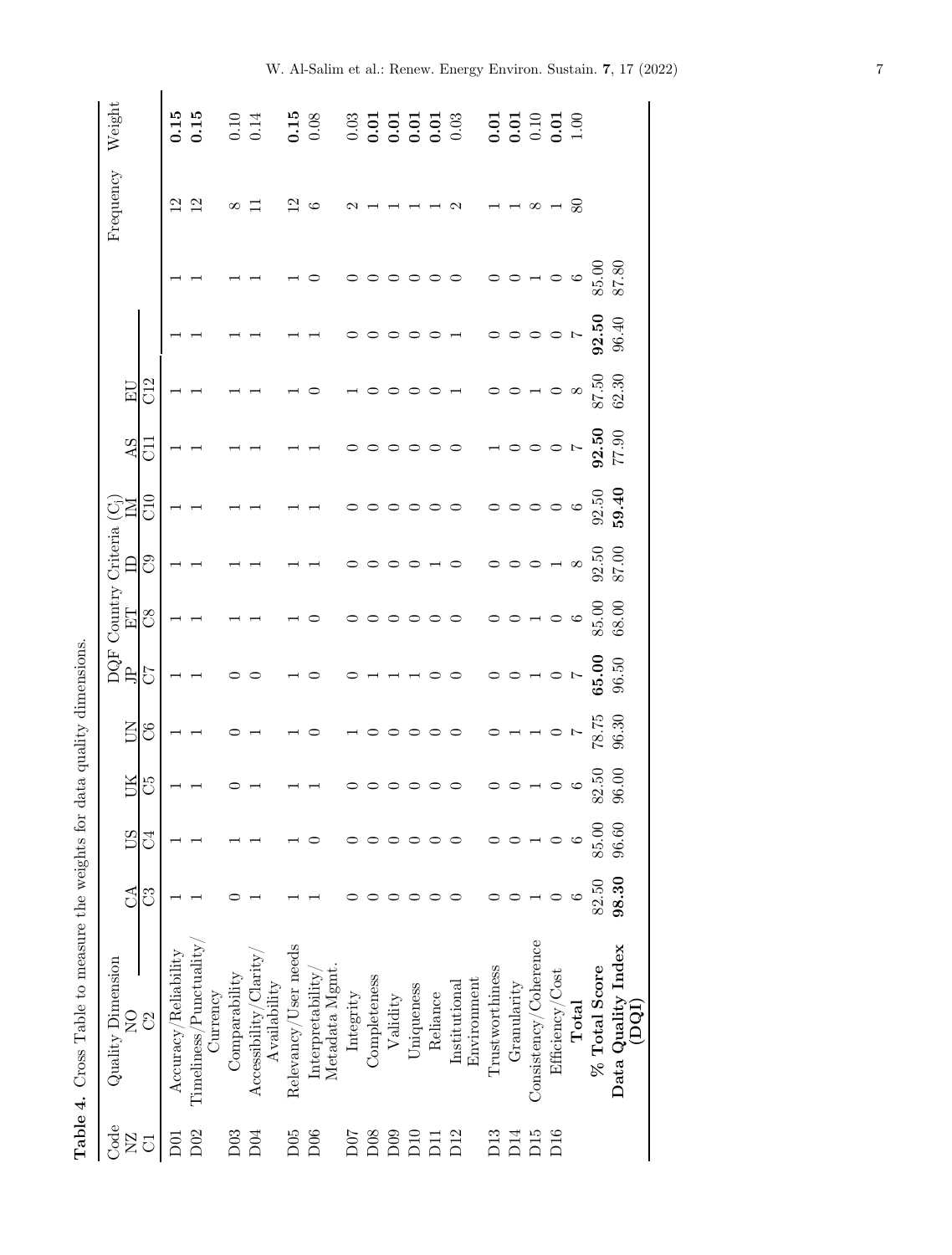<span id="page-7-0"></span>

Fig. 2. The weights for the most used data quality dimensions according to the literature survey and the calculations of weighted sum model.



2013 - 2016 2010 - 2013

Fig. 3. Radar chart shows a large amount of old and missing data in the 2020 UN SDG report.

the low level of reported data and pointed out the report data gaps. Results have also recommended that the current NSO DQFs must follow one standard DQF to ensure the maximum alignment between their data quality and other countries see Figure 4. The analysis identified four data quality frameworks that scored the highest at 92.5% because of their shared dimensions of data quality. Otherwise, data quality will be suffering from multidimensional misinterpretation. Data quality dimensions are evolving over the years, and some of the dimensions are required to serve a specific technology era. The AI era requires new data quality dimensions, and not having a



Fig. 4. Scatter chart shows a significant amount of data is available before 2018.

flexible and dynamic DQ framework may cause server data quality damage. Many top-ranked countries reported missing data due to a lack of people support for the national census or unexpected problems like the Covid-19 pandemic. Unfortunately, following the existing method will continue to produce long delays in obtaining accurate and timely data. One approach to deal with the timeliness dimension is to get the data directly for the lowest source, in the case of the people or the IoT sensors. Collecting data for lower sources may cause reliability and validation issues. Therefore, new DQFs should support new dimensions that can deal with new AI era quality dimensions. Big data related dimensions or DQFs, for example, are still under the level of countries implementation, while many academic research publications introduce new DQFs to support the massive amount of further data. The leadership decision of choosing DQFs cannot be controlled by people outside the closed and trusted circle of data users.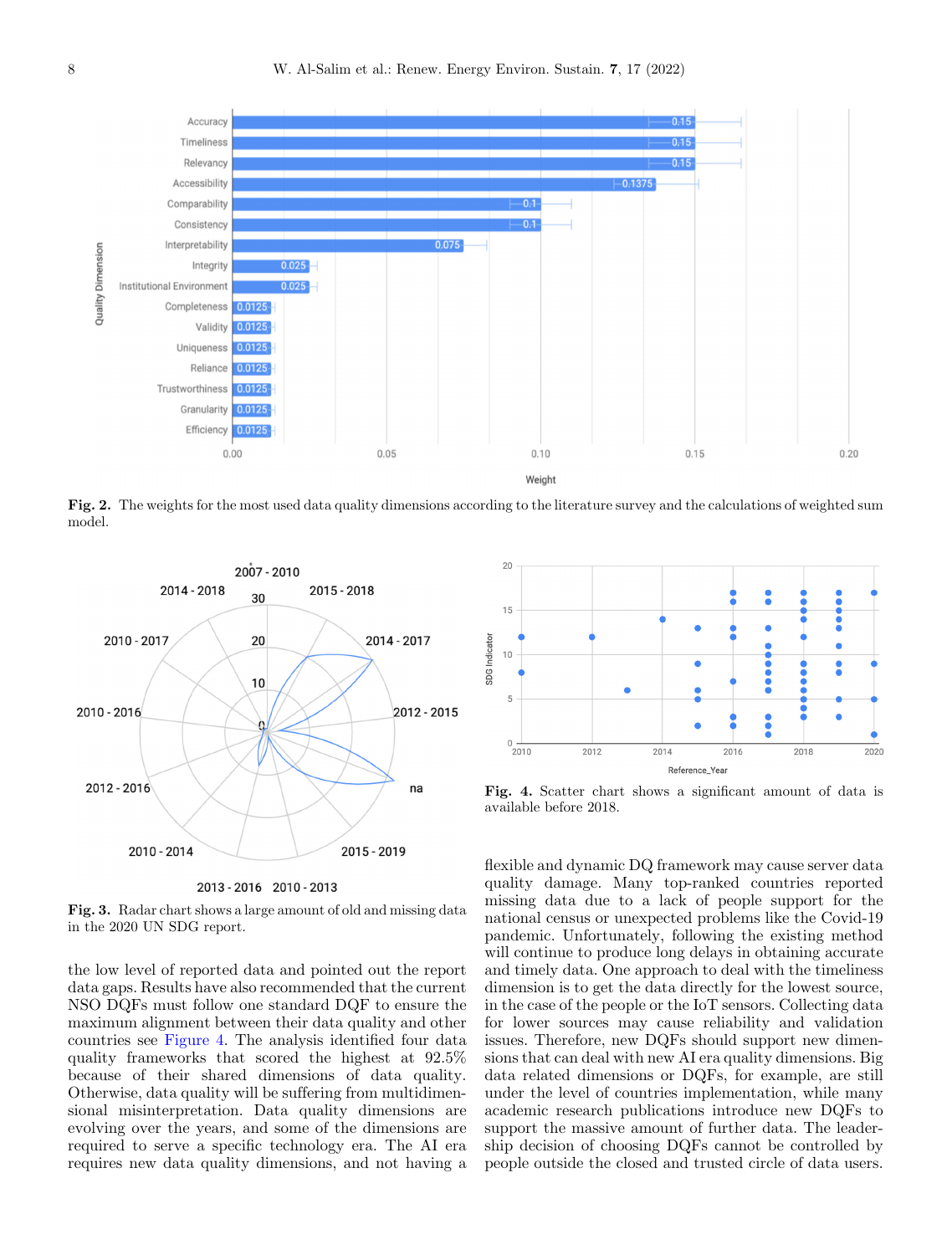<span id="page-8-0"></span>Table 5. Data quality gaps for the UN SDG report according to current literature and reports.

| $^{\#}$        | Data quality Gap                                         | Supporting quote                                                                                                                                                                                                                                                                                                                                                                                                                                                                                                                                          | Suggested improvement<br>strategies for better DQF design                                                                                                                    |
|----------------|----------------------------------------------------------|-----------------------------------------------------------------------------------------------------------------------------------------------------------------------------------------------------------------------------------------------------------------------------------------------------------------------------------------------------------------------------------------------------------------------------------------------------------------------------------------------------------------------------------------------------------|------------------------------------------------------------------------------------------------------------------------------------------------------------------------------|
| $\mathbf{1}$   | Timeliness, punctuality<br>and accuracy.                 | "Most countries do not regularly collect<br>data for more than <b>half</b> of the global<br>indicators. The lack of accurate and timely<br>data on many marginalised groups and<br><i>individuals makes them "invisible" and</i><br>exacerbates their vulnerability.". (The-<br>Sustainable-Development-Goals-Report-<br>2019, 2019                                                                                                                                                                                                                       | Timeliness and accuracy are<br>among the essential dimensions<br>for any DQF, and higher weight<br>should be assigned to these two<br>DQ dimensions under any future<br>DQF. |
|                |                                                          | "The demand for high-quality, timely and<br>accessible data for development planning is<br>increasing. To meet that demand, countries<br>need to establish a <b>strong national</b><br>statistical plan that has sufficient funding<br>and political backing to improve statistical<br>capacity across the national statistical<br>system". $(Ref.)$                                                                                                                                                                                                      |                                                                                                                                                                              |
|                |                                                          | "Up to 77 countries remain unable to<br>provide poverty data in a timely manner,<br>and $44\%$ of all countries are assessed as<br>not even having basic functioning civil<br>registration and vital statistics systems<br>$(CRVS)$ that are 90% complete". (Jütting<br>and McDonnell, $2017$ p. 24).                                                                                                                                                                                                                                                     |                                                                                                                                                                              |
| $\overline{2}$ | Data accessibility,<br>availability and<br>comparability | "As in previous years, the Sustainable<br>Development Report 2019 presents the most<br>up-to-date metrics to gauge the<br>performance of countries on the SDGs.<br>Trends are presented at the level of goals<br>and for 75 individual indicators. This<br>year, we are able to report trends as of<br>$2015$ – when the SDGs were adopted – for<br>11 indicators (primarily for OECD<br>countries). While this is progress, it<br>underscores how infrequently the key<br>data on the SDGs are collected<br>$\overline{today}$ . United Nations. (2019). | The data collection process for<br>the new DQF should be<br>connected directly to the source<br>API of data.                                                                 |
| 3              | Local DQFs                                               | "Localised assessments of SDG progress are<br>on the rise as there is a growing consensus<br>that we will not achieve the SDGs without<br>significant involvement of mayors and local<br><i>policymakers</i> ". United Nations. (2019).                                                                                                                                                                                                                                                                                                                   | One DQF that is<br>comprehensive, unique and<br>under one management is a<br>must for all the countries to<br>ensure the highest DQF.                                        |
| 4              | Data comparability                                       | "The 2019 SDSN survey finds there is no<br>common approach across countries for<br>monitoring SDG implementation. The<br>number of national indicators to monitor<br>the SDGs varies greatly from 34 indicators<br>in Belgium to $244$ in Canada. The<br>European Union, via Eurostat, has<br><i>identified 100 indicators to monitor the</i><br>implementation of the SDGs in the EU.<br>The frequency and approach to measuring<br>distance to SDG targets is also very<br>different across countries. Few have                                         | This emphasises the need for<br>one universal DQF.                                                                                                                           |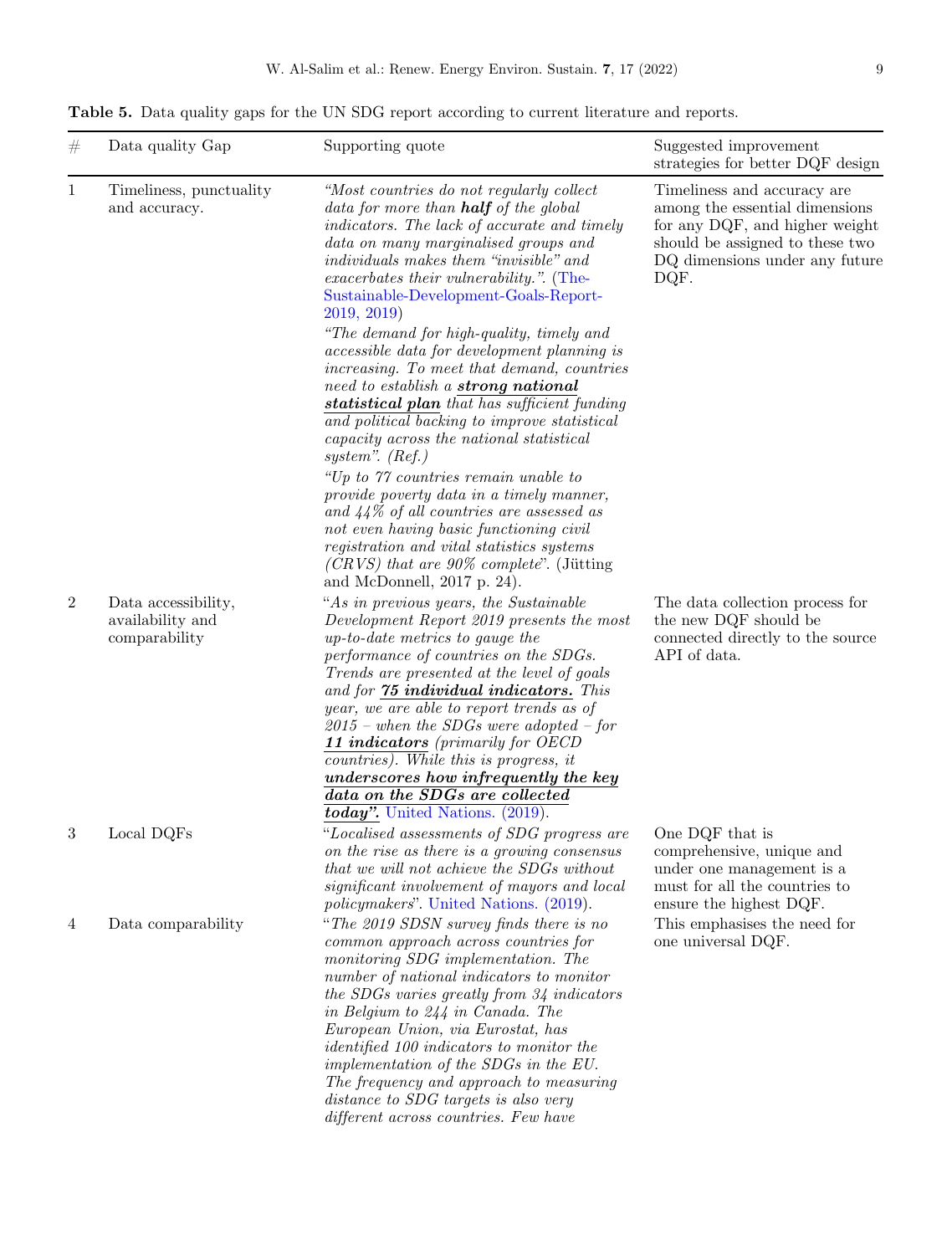# Table 5. (continued).

| # | Data quality Gap | Supporting quote                                                                                                                                                                                                                                                                                                                                                                                                                                                                               | Suggested improvement<br>strategies for better DQF design                                                                                                                                                                                                                                                                    |
|---|------------------|------------------------------------------------------------------------------------------------------------------------------------------------------------------------------------------------------------------------------------------------------------------------------------------------------------------------------------------------------------------------------------------------------------------------------------------------------------------------------------------------|------------------------------------------------------------------------------------------------------------------------------------------------------------------------------------------------------------------------------------------------------------------------------------------------------------------------------|
|   |                  | undertaken quantitative assessments of<br>distance to SDG targets". United Nations.<br>(2019)                                                                                                                                                                                                                                                                                                                                                                                                  |                                                                                                                                                                                                                                                                                                                              |
| 5 | New data sources | "New sources of data, including big data,<br>remote sensing, and satellite imagery, can<br>help bridge data gaps in official statistics<br>and support evidence-based policymaking.<br>TReNDS, the SDSN's thematic network on<br>data and statistics, provides guidance on<br>how to improve the quality of available data<br>and ensure adequate data governance".<br>United Nations. (2019)                                                                                                  | The new DQF should include<br>new dimensions that are able to<br>bridge the gap between<br>traditional data and the big<br>data era.<br>If data are collected for direct<br>sources, then the new DQF<br>should include a DQ dimension<br>and indicators that can measure<br>quality from new and direct<br>sources of data. |
|   |                  | "New data sources and technologies for data<br>collection and for the integration of various<br>data sources will need to be explored,<br>including through partnerships with civil<br>society, the private sector and academia.<br>The integration of geospatial information<br>and statistical data will be particularly<br>important for the production of several<br><i>indicators</i> ". (The-Sustainable-Development-<br>Goals-Report-2019, 2019)                                        |                                                                                                                                                                                                                                                                                                                              |
|   |                  | "New data sources and technologies for data<br>collection and for the integration of various<br>data sources will need to be explored,<br>including through partnerships with civil<br>society, the private sector and academia".<br>United Nations. (2019)                                                                                                                                                                                                                                    |                                                                                                                                                                                                                                                                                                                              |
|   |                  | "The integration of geospatial information"<br>and statistical data will be particularly<br>important for the production of several<br><i>indicators</i> ". United Nations. (2019)                                                                                                                                                                                                                                                                                                             |                                                                                                                                                                                                                                                                                                                              |
| 6 | Data collection  | "Data measuring household income for that<br>analysis were limited. Only 13 countries in<br>sub-Saharan Africa had data on income<br>growth for the most recent period. That<br>points to the ongoing need for improved<br>data collection and statistical capacity-<br>building, especially in the poorest<br><i>countries</i> ". United Nations. (2019)<br>Jütting and McDonnell (2017) reported<br>that 55 countries have a methodology but<br>data is not yet being collected and reported | Cost to maintain high data<br>quality is very high for poor<br>countries; therefore, measuring<br>data cost as a quality dimension<br>is essential.                                                                                                                                                                          |
| 7 | NSO funding      | for them in most countries.<br>"In 2018, 129 countries worldwide had<br>implemented a national statistical plan, up<br>from 102 in 2017. However, many<br>countries lacked the necessary funding to<br>do so. In sub-Saharan Africa, only 23% of<br>plans were fully funded, compared to 94 per<br>cent in Europe and Northern America".<br>United Nations. (2019)                                                                                                                             | Strong statistical plans are a<br>must for designing a new DQF.<br>This goal has to be strategically<br>planned by UNSD and<br>promoted to all countries.<br>Otherwise, countries lacking<br>DQFs or the necessary funding<br>will suffer from very low data<br>quality.                                                     |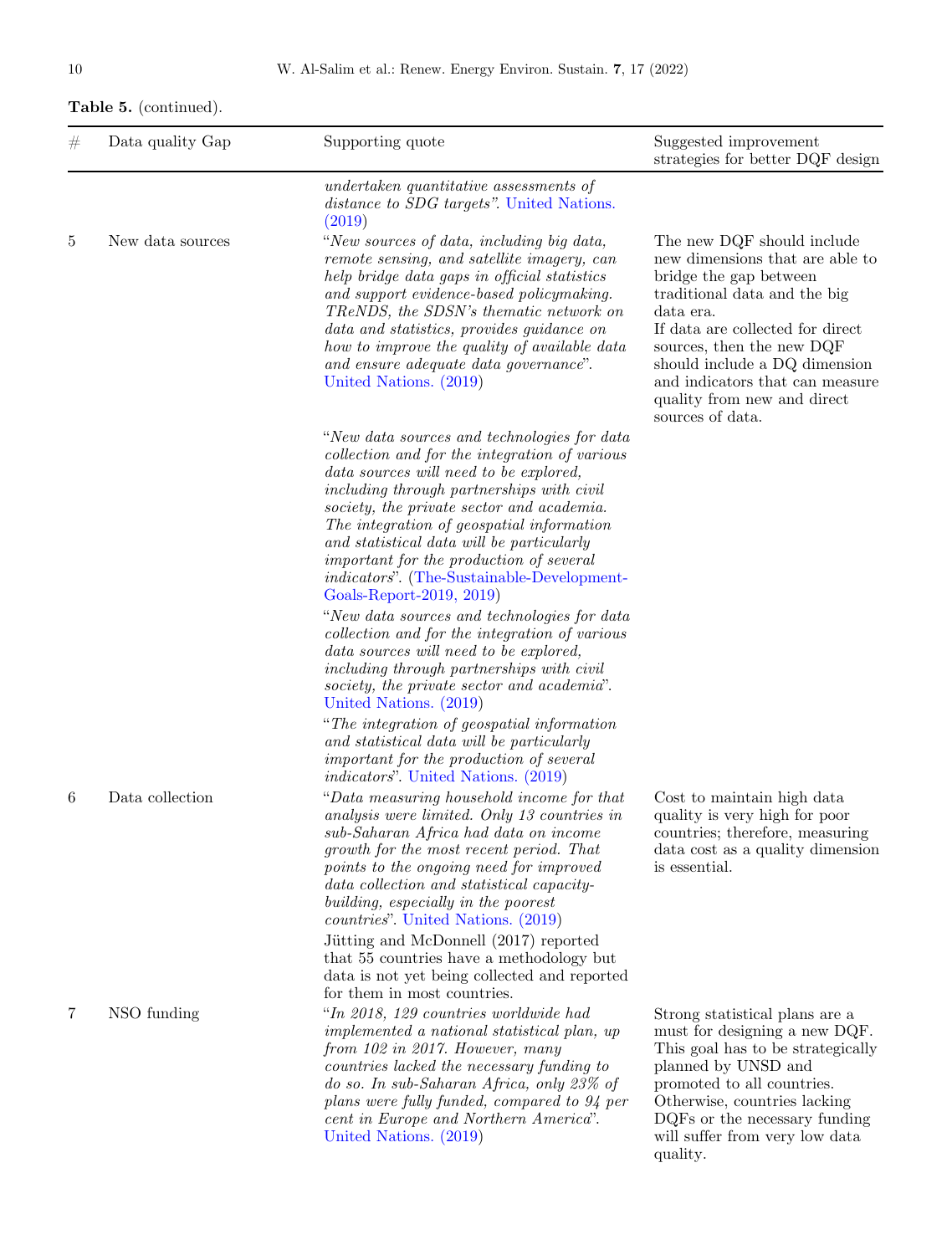|  | <b>Table 5.</b> (continued). |  |
|--|------------------------------|--|
|--|------------------------------|--|

| #  | Data quality Gap                        | Supporting quote                                                                                                                                                                                                                                                                                                                                                                                                                                                                                                                | Suggested improvement<br>strategies for better DQF design                                                     |
|----|-----------------------------------------|---------------------------------------------------------------------------------------------------------------------------------------------------------------------------------------------------------------------------------------------------------------------------------------------------------------------------------------------------------------------------------------------------------------------------------------------------------------------------------------------------------------------------------|---------------------------------------------------------------------------------------------------------------|
| 8  | DQ cost                                 | "In 2016, countries received support valued<br>at \$623 million from multilateral and<br>bilateral donors for all areas of statistics,<br>up from \$591 million in 2015. Such support<br>increased by almost $$400$ million from $2006$<br>to 2016, yet was still insufficient to<br>satisfy data and statistical demands<br>created by the SDGs. To meet statistical<br>capacity building objectives by 2030,<br>current commitments to statistics $-0.33$<br>per cent of total ODA—need to double".<br>United Nations. (2019) | Measuring the cost between low<br>and high data quality is an<br>essential indicator for<br>improvement.      |
| 10 | New data sources and<br>traditional DQF | "Tracking progress on the SDGs requires"<br>the collection, processing, analysis and<br>dissemination of an unprecedented amount<br>of data and statistics at subnational,<br>national, regional and global levels,<br>including those derived from official<br>statistical systems and from new and<br><i>innovative data sources</i> ". United Nations.<br>(2019)                                                                                                                                                             | The new DQF with new<br>dimensions should be designed<br>to support artificial intelligence<br>methodologies. |
| 15 | Methodological soundness                | Jütting and McDonnell (2017) report that<br>$37.9\%$ (88/232) of SDG indicators have no<br>defined methodology and are thus<br>uncollectable, a further $23.7\%$ (55/232)<br>have a methodology, but data is not yet<br>being collected and reported for them in<br>most countries. That means that even<br>relatively sophisticated national statistical<br>offices may have hands-on familiarity with<br>only some $40\%$ of the eventual full range of<br>SDG indicators.                                                    | More quantitative methods<br>should be applied under this<br>dimension.                                       |

Still, every data owner or provider should understand that data quality is essential to achieve sustainability for the short and long term.

## 6 Conclusion

This article concluded that the Top-rated countries under the 2020 UN SDG report evaluation had had high-quality data quality frameworks with customised dimensions and strong governance that helped them achieve high levels of data quality. Another important conclusion shows that each country has a distinctive dimension order and evaluation rates based on their NSOs experts' feedback. This has to be applied widely to other frameworks and in every evaluation process. It has led to conclude that having one static framework with its dimensions is not suitable for new data challenges for AI. Therefore, a dynamic and smart framework should be forced by higher authorises and decision-makers. Many quality dimensions, like the accuracy, scored very high, and it is the most desirable dimension for many DQFs. In contrast, other dimensions, like integrity, scored very low, which may raise many

questions related to the validity of other DQFs' decisions to eliminate or approve some dimensions. Likewise, the completeness dimension scored very low, which may cause many problems related to statistical calculations and conclusions. Lastly, the United Nations countries and related organisations should follow one standard, smart and dynamic DQF, to ensure the highest data quality for every single country under the UN umbrella; otherwise, using different and scattered data quality frameworks will reduce data quality dramatically. Lastly, the amount of missing data is so huge, and many NSOs are unable to fill this gap. Therefore, the UN has to collect data directly from data owners and ensure the data quality throughout one standard and global DQF that is able to ensure the highest data quality.

#### Acronyms and abbreviations

AI Artificial intelligence

API Application programming interface CGD Citizen-generated data DQ Data quality

DQAF Data quality assessment framework